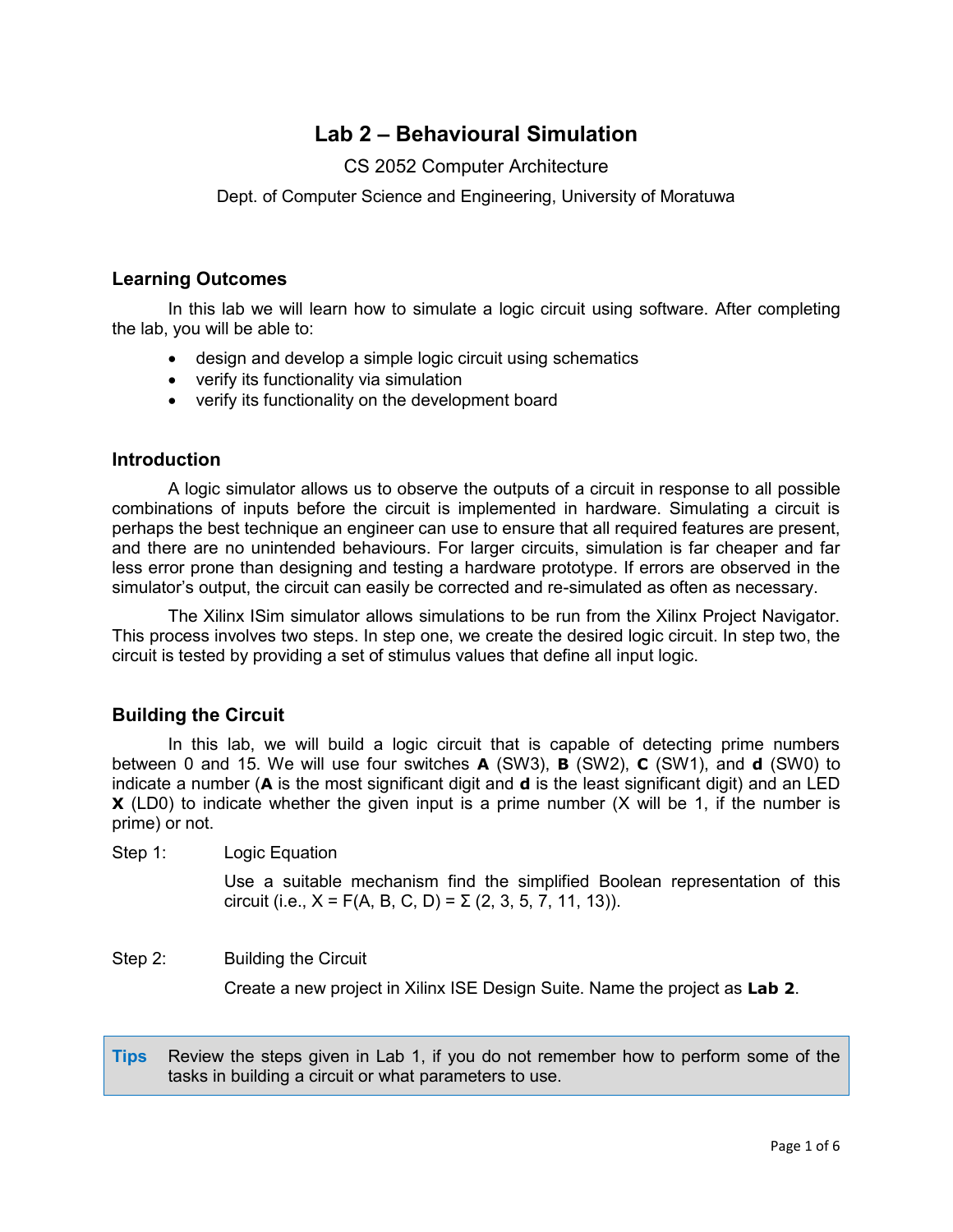Create the logic circuit using suitable components. Name the circuit as **Circuit 2**. Create a User Constraints File that defines how to connect the switches and LED to the correct pins. Name it as **PinAssignment**.

"Synthesize – XST" and make sure there are no errors in your design.

### **Behavioural Simulation Using ISim**

Next, we will check the behaviour of our circuit by defining various input combinations. Though our circuit is defined using a schematic diagram, we need to write *test bench code* to indicate the input combinations (ISE does not support any other mechanism). While the test bench code can be written in either VHDL or Verilog hardware description languages, we will use VHDL in this lab. While learning VHDL is not required for our labs, it will be useful if you wish to work closely with hardware in the future.

Step 1: Selecting ISim as simulator

To select ISim as our project simulator, do the following:

In the Sources window (a.k.a. Hierarchy pane) of the Project Navigator Design panel, right-click the device line (**xc3s100e-4cp132**), and then select **Design Properties...** form the popup menu.

In the Design Properties dialogue box, set the **Simulator** field to **ISim (VHDL/Verilog)**. Click **OK** button.

#### Step 2: Generating Test Bench File

Click on the **Simulation** radio button on the Project Navigator Design panel (see Fig. 1). Then from the drop-down menu select **Behavioral** (see Fig. 1).



Figure 1 – Setting behavioural simulation mode.

To add a new test bench files to the project, right click on the target device **xc3s100e-4cp132** and select **New Source…** from the pop-up menu.

Add a **VHDL Test Bench** file and name is as **TB**. Click **Next**, **Next**, and **Finish** buttons in the given order.

You should see a new file named **TB.vhd** in the Hierarchy tree.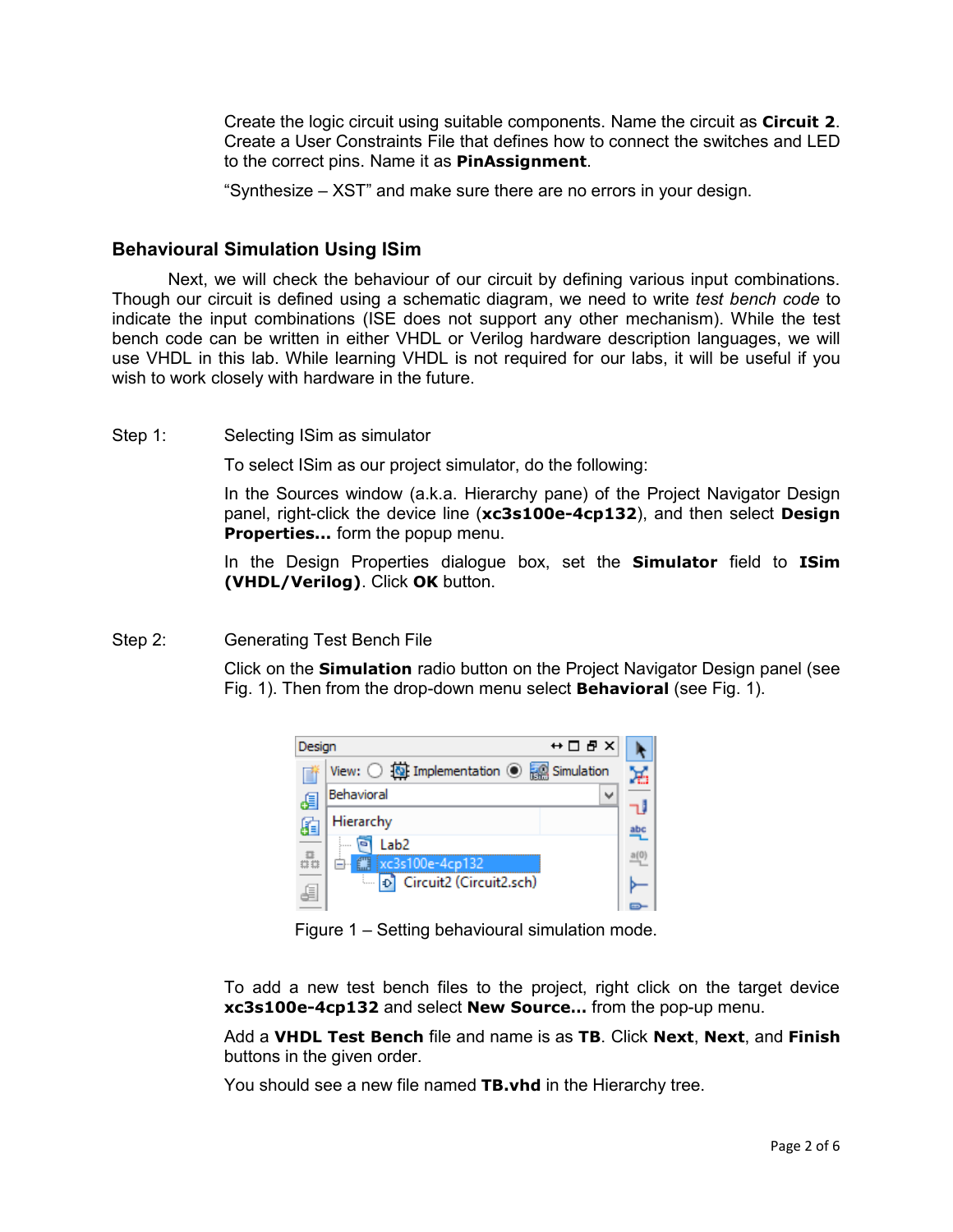#### Step 3: Modify Test Bench File

If the **TB.vhd** file is still not open, open it by double clicking on it. Locate the following lines in the file.

```
-- *** Test Bench - User Defined Section ***
   tb : PROCESS
   BEGIN
     WAIT; -- will wait forever
   END PROCESS;
-- *** End Test Bench - User Defined Section ***
```
Lines starting with "--" indicate comments.

Modify the user defined section in the TB.vhd as follows to try a several input combinations. Once we set a particular input combination, we retain that state for 1 ns before changing the inputs to another combination.

```
-- *** Test Bench - User Defined Section ***
    tb : PROCESS
    BEGIN
           -- set initial values
           A \leq 0';
           B \leq 0';
           C \leq -10;
           D \leq 10;
           -- after 1 ns change inputs
           WAIT FOR 1 ns;
           A \leq 0';
           B \leq 1';
           C \leq -10;
           D \leq 10;
           --change again
           WAIT FOR 1 ns;
           A \leq 1;
           B \leq 0';
           C \leq 10;
           D \leq 1';
           WAIT FOR 1 ns;
           A \leq 1;
           B \leq 0';
           C \leq 1;
           D \leq 10;
      WAIT; -- will wait forever
    END PROCESS;
-- *** End Test Bench - User Defined Section ***
```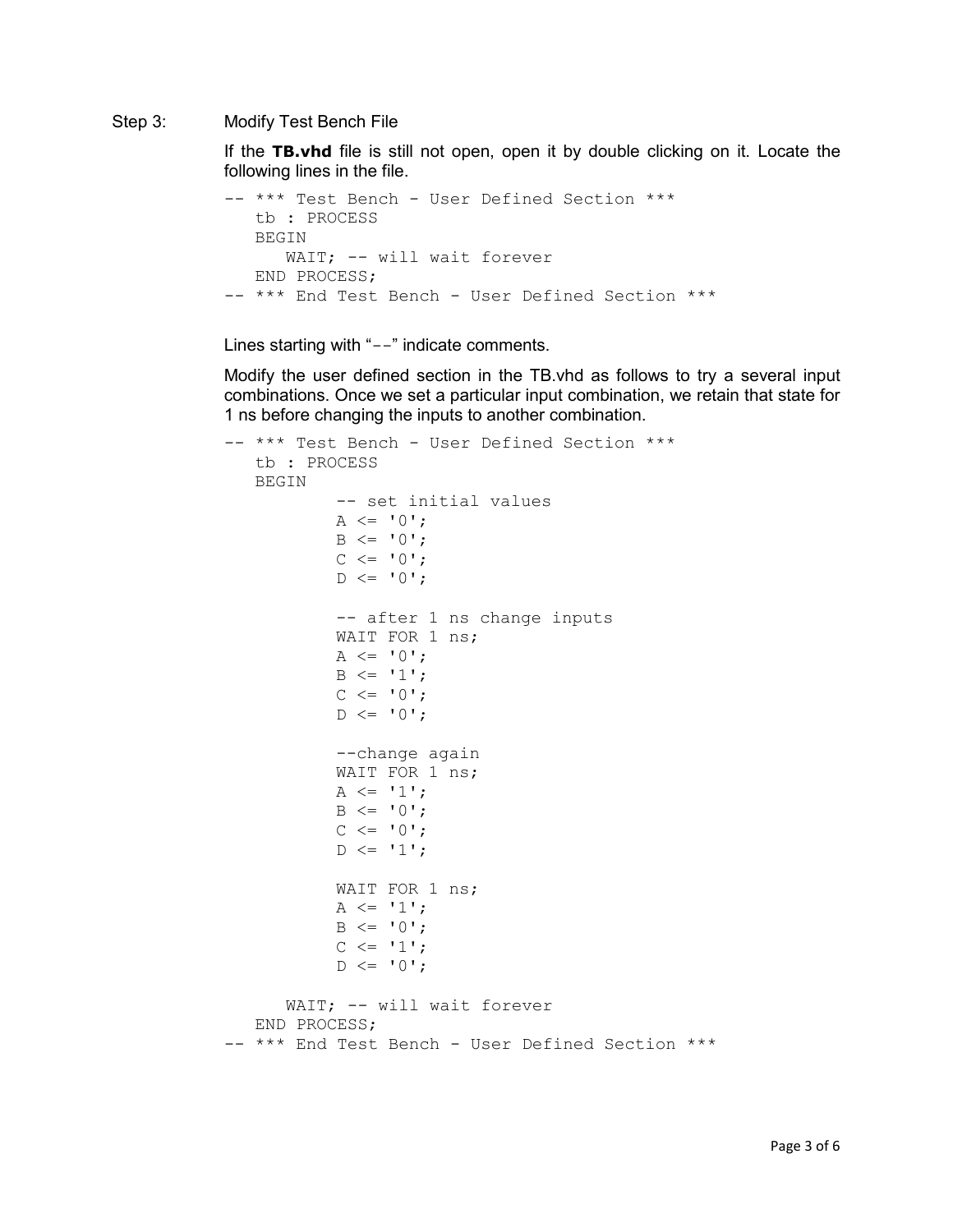Save the file. Double click on **Behavioral Check Syntax** in the **Processes** window (expand the **ISim Simulator** tree if it is not already expanded). If there are no errors in your TB.vhd, you will see a message similar to the following:

Process "Behavioral Check Syntax" completed successfully

If not, go back and double check the VHDL code.

Step 4: Simulating Circuit

Right click on **Simulate Behavioral Model** in the **Processes** window and then select **Process Properties...** from the popup menu. This will open up Process Properties dialogue box. Suppose we want to simulate our circuit for 20 ns. Therefore, set **Simulation Run Time** to 20 ns. Click **OK** button to close the dialogue box.

To start the behavioural simulation, double click on the **Simulate Behavioral Model** in the **Processes** window. ISim then creates the work directory, compiles the source files, loads the design, and performs simulation for the time specified. After a few seconds ISim window similar to Fig. 2 will open up.



Figure 2 – ISim window.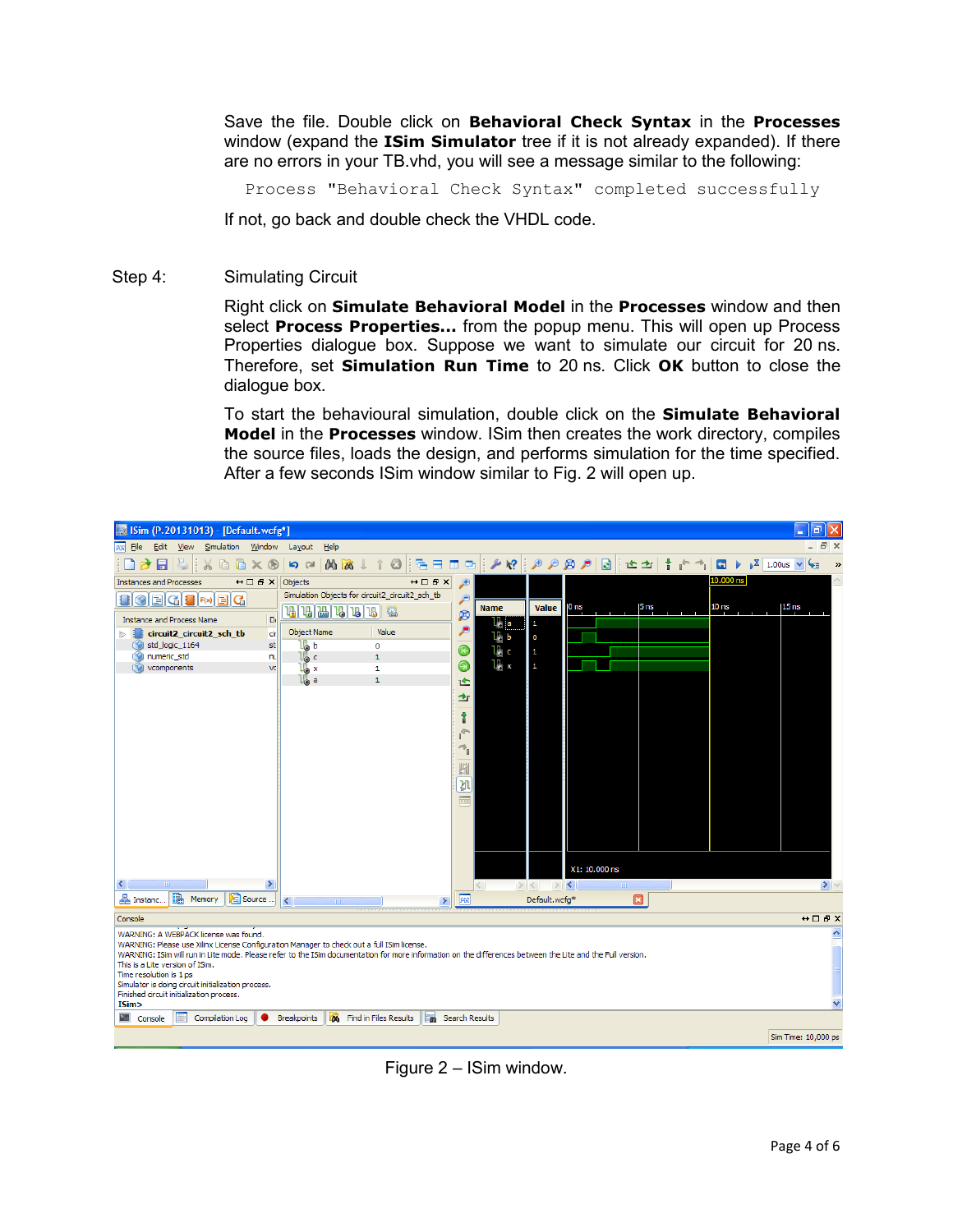ISim window has four components:

- 1. Source Files panel use to select source files to be viewed
- 2. Objects panel use to add different signals to the simulation
- 3. Simulation panel use to observe the state of signals
- 4. Console panel accept commands from the user

Use the Zoom buttons on the toolbar (especially **Zoom to Full View** button) to zoom the timing diagram. ISim by default simulates the circuit in 1 ps intervals. Hence, zooming is essential to clearly see the changes in inputs and outputs. You may also use **Go To Time 0** and **Go to Latest Time** buttons to navigate further. Note how the inputs and the corresponding output changes. Do the outputs confirm the correct functionality of your circuit? If not, double check your Boolean equation and schematic circuit.

It is not sufficient to validate your design only for a subset of the all possible input combinations. While we can extend the above VHDL test bench code to check for other combinations of inputs, next we will discuss a better way of setting all possible inputs.

We will vary the four inputs A, B, C, and D as alternating square waveforms. As A is the most significant bit, its period (8 ns) will be higher than B, C, and D. D being the least significant bit, will have a shorter period (1 ns). Modify the user defined section in the TB.vhd as follows:

```
-- *** Test Bench - User Defined Section ***
    tb : PROCESS
    BEGIN
           --Make sure to set initial values for A, B, C,& D
            --Repeat signals to form waveforms
           ABC_loop: LOOP
                 WAIT FOR 1 ns;
                 D <= NOT D; --invert D
                 WAIT FOR 1 ns;
                 D \leq NOT D;
                 C \leq NOT \ C;
                 WAIT FOR 1 ns;
                 D \leq NOT D;
                 WAIT FOR 1 ns;
                 D \leq NOT D;
                 C \leq NOT \ C;
                 B \leq NOT \ B;
                 WAIT FOR 1 ns;
                 D \leq NOT D;
           -- fill the rest to get proper sequence
                 WAIT FOR 1 ns;
                 D \leq NOT D;
                 C \leq NOT \ C;
                 B \leq NOT \ B;
                 A \leq NOT A;END LOOP ABC_loop;
      WAIT; -- will wait forever
    END PROCESS;
-- *** End Test Bench - User Defined Section ***
```